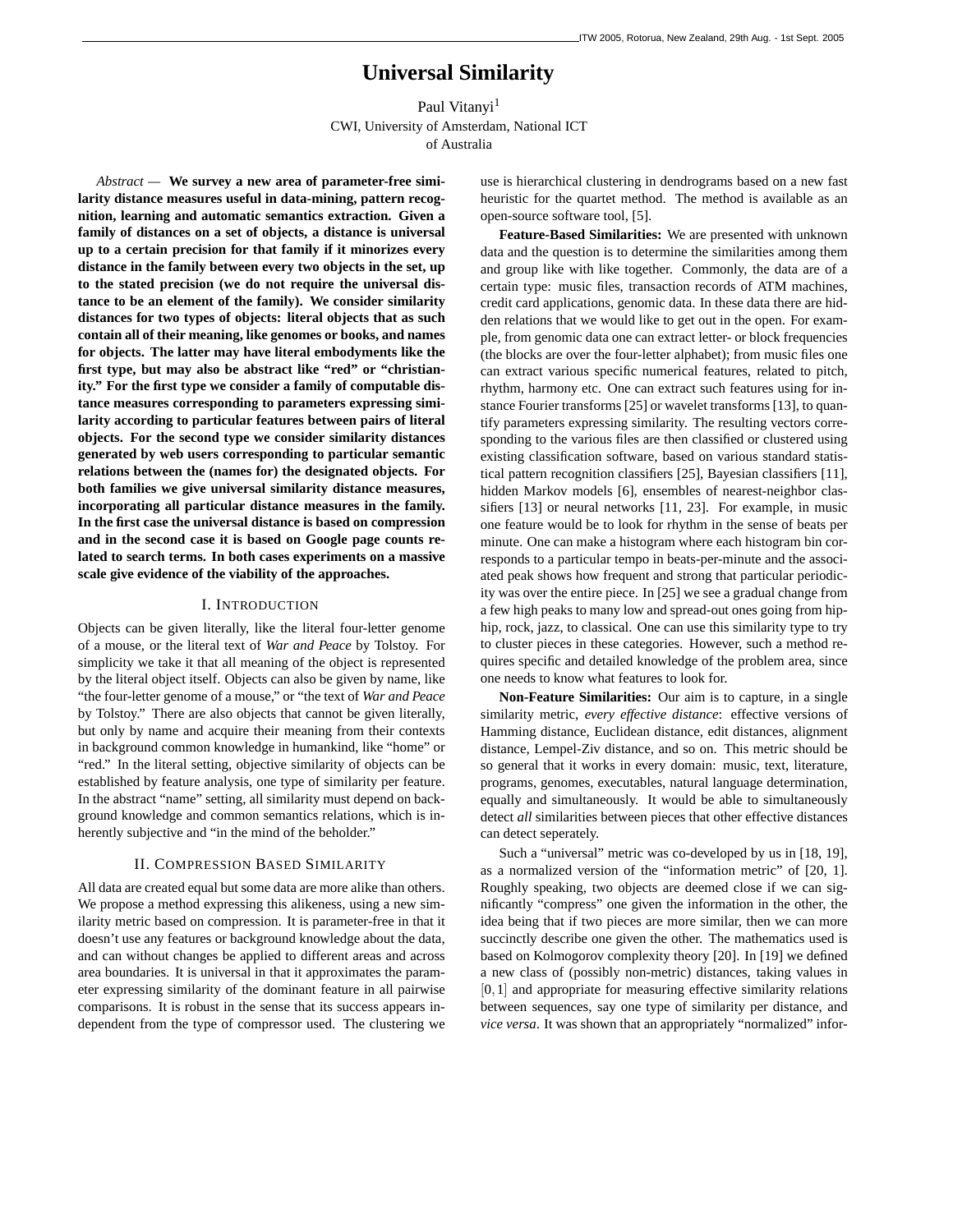mation distance minorizes every distance in the class. It discovers all effective similarities in the sense that if two objects are close according to some effective similarity, then they are also close according to the normalized information distance. Put differently, the normalized information distance represents similarity according to the dominating shared feature between the two objects being compared. In comparisons of more than two objects, different pairs may have different dominating features. For every two objects, this universal metric distance zooms in on the dominant similarity between those two objects out of a wide class of admissible similarity features. In [19] we proved its optimality and universality. The normalized information distance also satisfies the metric (in)equalities, and takes values in  $[0,1]$ ; hence it may be called *"the" similarity metric*.

**Normalized Compression Distance:** Unfortunately, the universality of the normalized information distance comes at the price of noncomputability, since it is based on the uncomputable notion of Kolmogorov complexity. But since the Kolmogorov complexity of a string or file is the length of the ultimate compressed version of that file, we can use real data compression programs to approximate the Kolmogorov complexity. Therefore, to apply this ideal precise mathematical theory in real life, we have to replace the use of the noncomputable Kolmogorov complexity by an approximation using a standard real-world compressor. In [9] we propose axioms to capture the real-world setting, and show that the NCD of (1) approximates optimality. Thus, if *C* is a compressor and we use  $C(x)$  to denote the length of the compressed version of a string *x*, then we arrive at the *Normalized Compression Distance*:

NCD(x,y) = 
$$
\frac{C(xy) - \min(C(x), C(y))}{\max(C(x), C(y))},
$$
 (1)

where for convenience we have replaced the pair  $(x, y)$  in the formula by the concatenation *xy*, see [19, 9], Actually, the NCD is a family of compression functions parameterized by the given data compressor *C*.

**Universality of NCD:** In [9] we prove that the NCD is universal with respect to the family of all admissible normalized distances—a special class that is argued to contain all parameters and features of similarity that are effective.

### III. GOOGLE-BASED SIMILARITY

To make computers more intelligent one would like to represent meaning in computer-digestable form. Long-term and laborintensive efforts like the *Cyc* project [17] and the *WordNet* project [24] try to establish semantic relations between common objects, or, more precisely, *names* for those objects. The idea is to create a semantic web of such vast proportions that rudimentary intelligence and knowledge about the real world spontaneously emerges. This comes at the great cost of designing structures capable of manipulating knowledge, and entering high quality contents in these structures by knowledgeable human experts. While the efforts are long-running and large scale, the overall information entered is minute compared to what is available on the world-wide-web.

The rise of the world-wide-web has enticed millions of users to type in trillions of characters to create billions of web pages of on average low quality contents. The sheer mass of the information available about almost every conceivable topic makes it likely that extremes will cancel and the majority or average is meaningful in a low-quality approximate sense. We devise a general method to tap the amorphous low-grade knowledge available for free on the world-wide-web, typed in by local users aiming at personal gratification of diverse objectives, and yet globally achieving what is effectively the largest semantic electronic database in the world. Moreover, this database is available for all by using any search engine that can return aggregate page-count estimates like Google for a large range of search-queries.

The compression-based NCD method to establish a universal similarity metric among objects given as finite binary strings [1, 18, 19, 9, 14], like genomes, music pieces in MIDI format, computer programs in Ruby or C, pictures in simple bitmap formats, or time sequences such as heart rhythm data. This method is feature-free in the sense that it doesn't analyze the files looking for particular features; rather it analyzes all features simultaneously and determines the similarity between every pair of objects according to the most dominant shared feature. The crucial point is that the method analyzes the objects themselves. This precludes comparison of abstract notions or other objects that don't lend themselves to direct analysis, like emotions, colors, Socrates, Plato, Mike Bonanno and Albert Einstein. While the previous method that compares the objects themselves is particularly suited to obtain knowledge about the similarity of objects themselves, irrespective of common beliefs about such similarities, here we develop a method that uses only the name of an object and obtains knowledge about the similarity of objects by tapping available information generated by multitudes of web users. Here we are reminded of the words of D.H. Rumsfeld [22] "A trained ape can know an awful lot/ Of what is going on in this world,/ Just by punching on his mouse/ For a relatively modest cost!" The new method is useful to extract knowledge from a given corpus of knowledge, in this case the Google database, but not to obtain true facts that are not common knowledge in that database. For example, common viewpoints on the creation myths in different religions may be extracted by the Googling method, but contentious questions of fact concerning the phylogeny of species can be better approached by using the genomes of these species, rather than by opinion.

**Googling for Knowledge:** Intuitively, the approach we propose in [10] is as follows. The Google search engine indexes around ten billion pages on the web today. Each such page can be viewed as a set of index terms. A search for a particular index term, say "horse", returns a certain number of hits (web pages where this term occurred), say 46,700,000. The number of hits for the search term "rider" is, say, 12,200,000. It is also possible to search for the pages where both "horse" and "rider" occur. This gives, say, 2,630,000 hits. This can be easily put in the standard probabilistic framework. If *w* is a web page and *x* a search term, then we write  $x \in w$  to mean that Google returns web page *w* when presented with search term *x*. An *event* is a set of web pages returned by Google after it has been presented by a search term. We can view the event as the collection of all contexts of the search term, background knowledge, as induced by the accessible web pages for the Google search engine. If the search term is *x*, then we denote the event by **x**, and define  $\mathbf{x} = \{w : x \in w\}$ . The *probability*  $p(x)$  of an event **x** is the number of web pages in the event divided by the overall number *M* of web pages possibly returned by Google. Thus,  $p(x) = |x|/M$ . At the time of writing,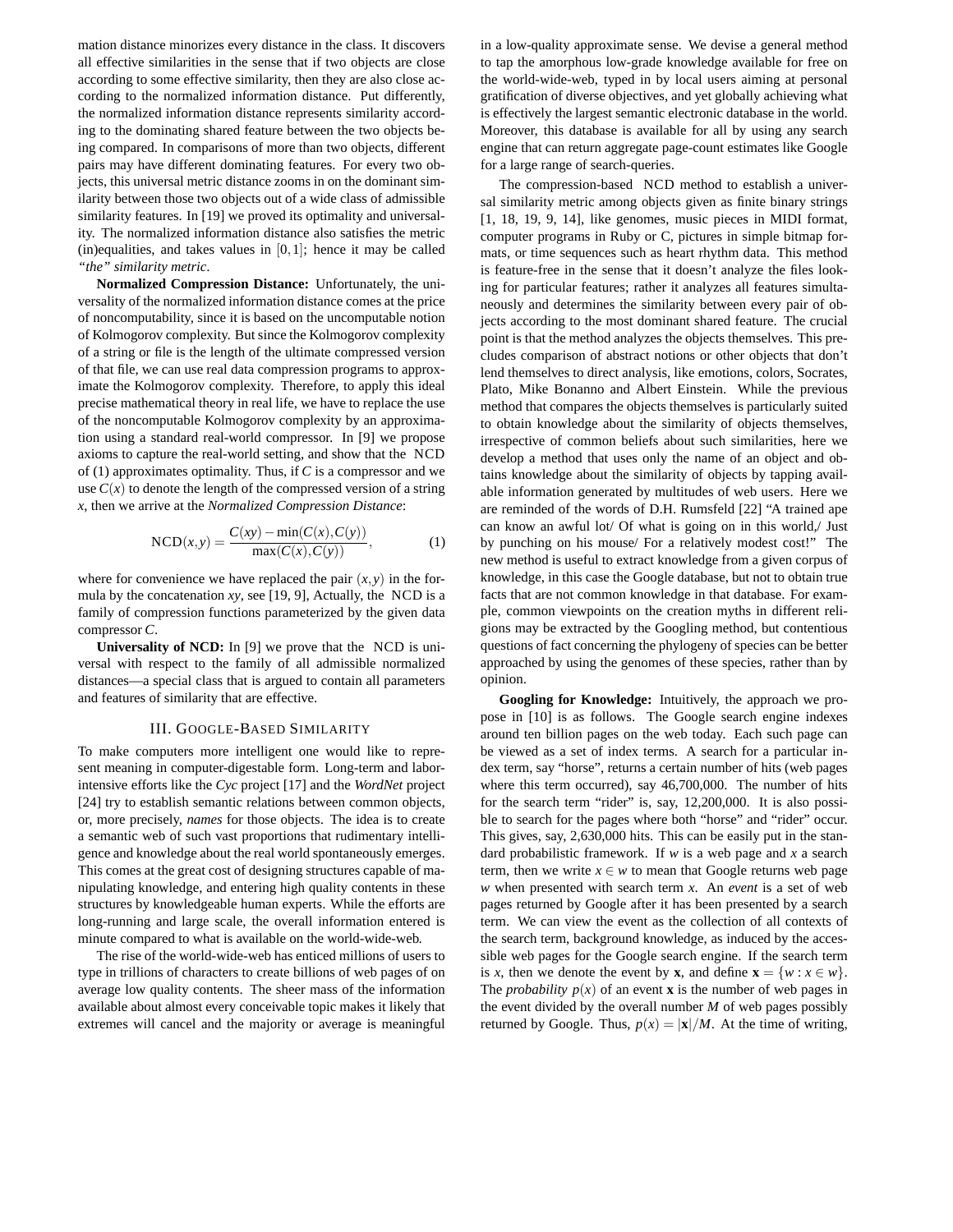Google searches 8,058,044,651 web pages. Define the joint event  $\mathbf{x} \cap \mathbf{y} = \{w : x, y \in w\}$  as the set of web pages returned by Google, containing both the search term *x* and the search term *y*. The joint probability  $p(x, y) = |\{w : x, y \in w\}|/M$  is the number of web pages in the joint event divided by the overall number *M* of web pages possibly returned by Google. This notation also allows us to define the probability  $p(x|y)$  of *conditional* events  $\mathbf{x}|\mathbf{y} = (\mathbf{x} \cap \mathbf{y})/\mathbf{y}$ defined by  $p(x|y) = p(x,y)/p(y)$ .

In the above example we have therefore  $p(horse) \approx 0.0058$ ,  $p(\text{rider}) \approx 0.0015$ ,  $p(\text{horse}, \text{rider}) \approx 0.0003$ . We conclude that the probability *p*(*horse*|*rider*) of "horse" accompanying "rider" is  $\approx$  1/5 and the probability *p*(*rider*|*horse*) of "rider" accompanying "horse" is  $\approx 1/19$ . The probabilities are asymmetric, and it is the least probability that is the significant one. A very general search term like "the" occurs in virtually all (English language) web pages. Hence  $p(the|rider) \approx 1$ , and for almost all search terms *x* we have  $p(the|x) \approx 1$ . But  $p(rider|the) \ll 1$ , say about equal to *p*(*rider*), and gives the relevant information about the association of the two terms.

Our first attempt is therefore a distance

$$
D_1(x, y) = \min\{p(x|y), p(y|x)\}.
$$

Experimenting with this distance gives bad results. One reason being that the differences among small probabilities have increasing significance the smaller the probabilities involved are. Another reason is that we deal with absolute probabilities: two notions that have very small probabilities each and have  $D_1$ -distance ε are much less similar than two notions that have much larger probabilities and have the same  $D_1$ -distance. To resolve the first problem we take the negative logarithm of the items being minimized, resulting in

$$
D_2(x, y) = \max\{\log 1/p(x|y), \log 1/p(y|x)\}.
$$

To resolve the second problem we normalize  $D_2(x, y)$  by dividing by the maximum of  $\log 1/p(x)$ ,  $\log 1/p(y)$ . Altogether, we obtain the following normalized distance

$$
D_3(x,y) = \frac{\max\{\log 1/p(x|y), \log 1/p(y|x)\}}{\max\{\log 1/p(x), \log 1/p(y)\}},
$$

for  $p(x|y) > 0$  (and hence  $p(y|x) > 0$ ), and  $D_3(x, y) = \infty$ for  $p(x|y) = 0$  (and hence  $p(y|x) = 0$ ). Note that  $p(x|y) = 0$  $p(x, y)/p(x) = 0$  means that the search terms "*x*" and "*y*" never occur together. The two conditional complexities are either both 0 or they are both strictly positive. Moreover, if either of  $p(x)$ ,  $p(y)$ is 0, then so are the conditional probabilities, but not necessarily vice versa.

We note that in the conditional probabilities the total number *M*, of web pages indexed by Google, is divided out. Therefore, the conditional probabilities are independent of *M*, and can be replaced by the number of pages, the *frequency*, returned by Google. Define the *frequency*  $f(x)$  of search term *x* as the number of pages a Google search for *x* returns:  $f(x) = Mp(x)$ ,  $f(x, y) = Mp(x, y)$ , and  $p(x|y) = f(x, y)/f(y)$ . Rewriting  $D_3$  results in our final notion, the *normalized Google distance (* NGD *)*, defined by

$$
NGD(x,y) = \frac{\max\{\log f(x), \log f(y)\} - \log f(x,y)\}}{\log M - \max\{\log f(x), \log f(y)\}},
$$
 (2)

and if  $f(x)$ ,  $f(y) > 0$  and  $f(x, y) = 0$  then NGD( $x, y$ ) =  $\infty$ . From (2) we see that

- 1. NGD(*x*, *y*) is undefined for  $f(x) = f(y) = 0$ ;
- 2. NGD( $x, y$ ) =  $\infty$  for  $f(x, y) = 0$  and either or both  $f(x) > 0$ and  $f(y) > 0$ ; and
- 3. NGD $(x, y) \ge 0$  otherwise.

With the Google hit numbers above, we can now compute

$$
NGD(horse, rider) \approx 0.453
$$
.

We did the same calculation when Google indexed only one-half of the current number of pages: 4,285,199,774. It is instructive that the probabilities of the used search terms didn't change significantly over this doubling of pages, with number of hits for "horse" equal 23,700,000, for "rider" equal 6,270,000, and for "horse, rider" equal to 1,180,000. The NGD(*horse*,*rider*) we computed in that situation was 0.4445. This is in line with our contention that the relative frequencies of web pages containing search terms gives objective information about the semantic relations between the search terms. If this is the case, then with the vastness of the information accessed by Google, the Google probabilities of search terms, and the computed NGD 's should stabilize (be scale invariant) with a growing Google database.

The NGD is *scale-invariant*. It is very important that, if the number *M* of pages indexed by Google grows sufficiently large, the number of pages containing given search terms goes to a fixed fraction of *M*, and so does the number of pages containing conjunctions of search terms. This means that if *M* doubles, then so do the *f*-frequencies. For the NGD to give us an objective semantic relation between search terms, it needs to become stable when the number *M* of indexed pages grows. Some evidence that this actually happens is given in the remark about the NGD scaling properly.

#### IV. FROM NCD TO NGD

**The Google Distribution:** Let the set of singleton *Google search terms* be denoted by *S*. In the sequel we use both singleton search terms and doubleton search terms  $\{\{x, y\} : x, y \in S\}$ . Let the set of web pages indexed (possible of being returned) by Google be Ω. The cardinality of Ω is denoted by *M* = |Ω|, and currently  $8 \cdot 10^9 \leq M \leq 9 \cdot 10^9$ . Assume that a priori all web pages are equiprobable, with the probability of being returned by Google being  $1/M$ . A subset of  $\Omega$  is called an *event*. Every *search term x* usable by Google defines a *singleton Google event*  $\mathbf{x} \subseteq \Omega$  of web pages that contain an occurrence of  $x$  and are returned by Google if we do a search for *x*. Let  $L : \Omega \to [0,1]$  be the uniform mass probability function. The probability of such an event **x** is  $L(\mathbf{x}) = |\mathbf{x}|/M$ . Similarly, the *doubleton Google event*  $\mathbf{x} \cap \mathbf{y} \subseteq \Omega$  is the set of web pages returned by Google if we do a search for pages containing both search term *x* and search term *y*. The probability of this event is  $L(\mathbf{x} \cap \mathbf{y}) = |\mathbf{x} \cap \mathbf{y}|/M$ . We can also define the other Boolean combinations:  $\neg x = \Omega \setminus x$  and  $x \cup y = \Omega \setminus (\neg x \cap \neg y)$ , each such event having a probability equal to its cardinality divided by *M*. If **e** is an event obtained from the basic events **x**,**y**,..., corresponding to basic search terms *x*, *y*,..., by finitely many applications of the Boolean operations, then the probability  $L(\mathbf{e}) = |\mathbf{e}|/M$ .

Google events capture in a particular sense all background knowledge about the search terms concerned available (to Google)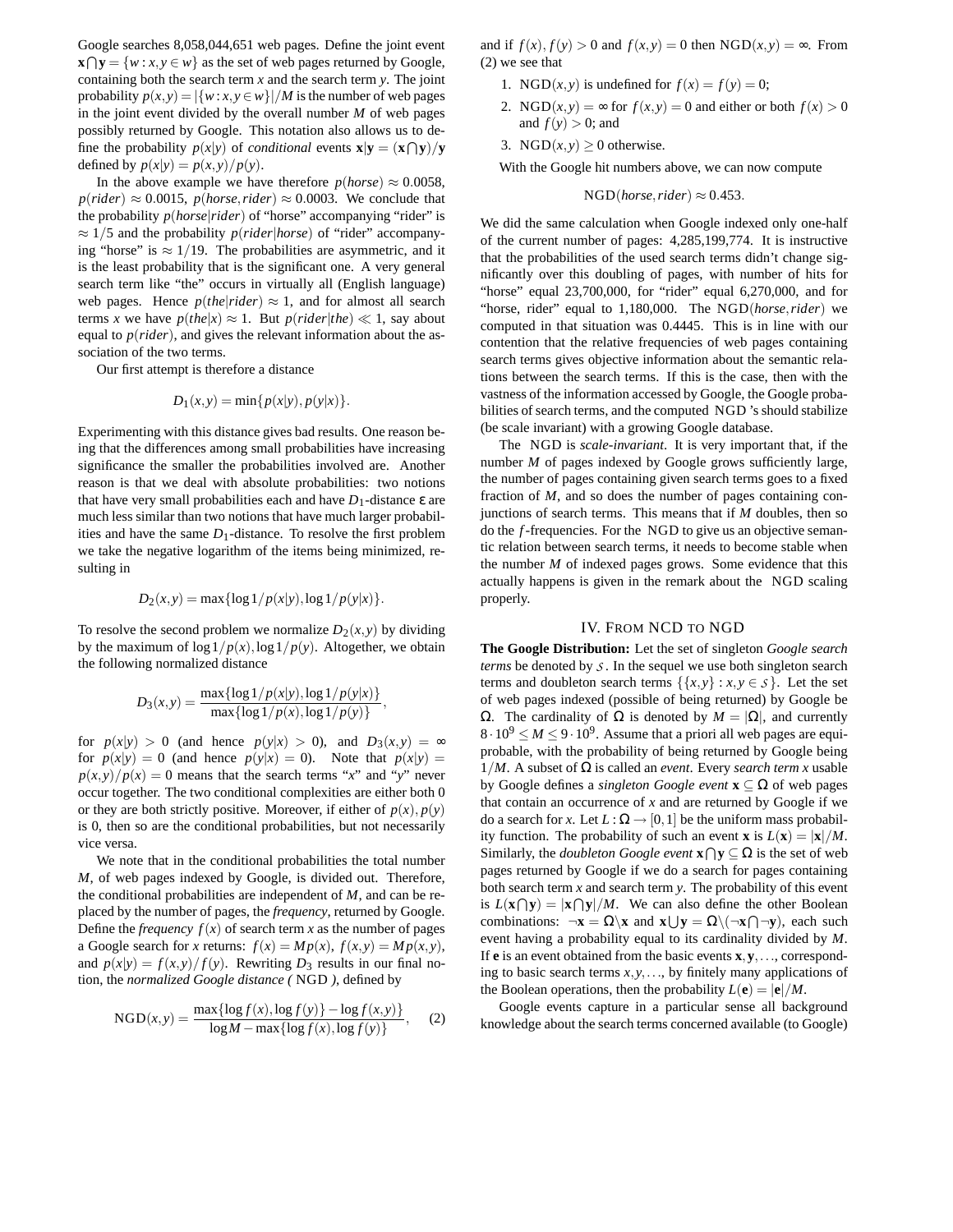on the web. Therefore, it is natural to consider code words for those events as coding this background knowledge. However, we cannot use the probability of the events directly to determine a prefix code such as the Shannon-Fano code [20]. The reason is that the events overlap and hence the summed probability exceeds 1. By the Kraft inequality [20] this prevents a corresponding Shannon-Fano code. The solution is to normalize: We use the probability of the Google events to define a probability mass function over the set  $\{\{x, y\} : x, y \in S\}$  of Google search terms, both singleton and doubleton. Define

$$
N=\sum_{\{x,y\}\subseteq S}|\mathbf{x}\bigcap\mathbf{y}|,
$$

counting each singleton set and each doubleton set (by definition unordered) once in the summation. Since every web page that is indexed by Google contains at least one occurrence of a search term, we have  $N \geq M$ . On the other hand, web pages contain on average not more than a certain constant  $\alpha$  search terms. Therefore,  $N \le \alpha M$ . Define

$$
g(x) = L(\mathbf{x})M/N = |\mathbf{x}|/N
$$
  
\n
$$
g(x, y) = L(\mathbf{x} \cap \mathbf{y})M/N = |\mathbf{x} \cap \mathbf{y}|/N.
$$
\n(3)

Then,  $\sum_{x \in S} g(x) + \sum_{x,y \in S} g(x,y) = 1$ . Note that  $g(x, y)$  is not a conventional joint distribution since possibly  $g(x) \neq \sum_{y \in S} g(x, y)$ . Rather, we consider *g* to be a probability mass function over the sample space  $\{\{x, y\} : x, y \in S\}$ . This *g*-distribution changes over time, and between different samplings from the distribution. But let us imagine that *g* holds in the sense of an instantaneous snapshot. The real situation will be an approximation of this. Given the Google machinery, these are absolute probabilities which allow us to define the associated Shannon-Fano code for both the singletons and the doubletons.

**Normalized Google Distance** The *Google code* length *G* is defined by

$$
G(x) = \log 1/g(x)
$$
  
\n
$$
G(x, y) = \log 1/g(x, y).
$$
\n(4)

In contrast to strings *x* where the complexity  $C(x)$  represents the length of the compressed version of *x* using compressor *C*, for a search term *x* (just the name for an object rather than the object itself), the Google code of length  $G(x)$  represents the shortest expected prefix-code word length of the associated Google event **x**. The expectation is taken over the Google distribution *p*. In this sense we can use the Google distribution as a compressor for Google "meaning" associated with the search terms. The associated NCD , now called the *normalized Google distance (* NGD *)* is then defined by (2) with *N* substituted for *M*, rewritten as

$$
NGD(x, y) = \frac{G(x, y) - min(G(x), G(y))}{max(G(x), G(y))}.
$$
 (5)

This NGD is an approximation to the NID using the Shannon-Fano code (Google code) generated by the Google distribution as defining a compressor approximating the length of the Kolmogorov code, using the background knowledge on the web as viewed by Google as conditional information.

**Universality of NGD:** In the full paper [10] we show that (2) and (5) are close in typical situations. Our experimental results suggest that every reasonable (greater than any  $f(x)$ ) value can be used for the normalizing factor *N*, and our results seem in general insensitive to this choice. In our software, this parameter *N* can be adjusted as appropriate, and we often use *M* for *N*. In the full paper we analyze the mathematical properties of NGD , and prove the universality of the Google distribution among web author based distributions, as well as the universality of the NGD with respect to the family of the individual web author's NGD 's, that is, their individual semantics relations, (with high probability) not included here for space reasons.

#### V. APPLICATIONS

**Applications of NCD:** We developed the CompLearn Toolkit, [5], and performed experiments in vastly different application fields to test the quality and universality of the method. The success of the method as reported below depends strongly on the judicious use of encoding of the objects compared. Here one should use common sense on what a real world compressor can do. There are situations where our approach fails if applied in a straightforward way. For example: comparing text files by the same authors in different encodings (say, Unicode and 8-bit version) is bound to fail. For the ideal similarity metric based on Kolmogorov complexity as defined in [19] this does not matter at all, but for practical compressors used in the experiments it will be fatal. Similarly, in the music experiments below we use symbolic MIDI music file format rather than wave format music files. The reason is that the strings resulting from straightforward discretizing the wave form files may be too sensitive to how we discretize. Further research may ovecome this problem.

The NCD is not restricted to a specific application area, and works across application area boundaries. To extract a hierarchy of clusters from the distance matrix, we determine a dendrogram (binary tree) by a new quartet method and a fast heuristic to implement it. The method is implemented and available as public software [5], and is robust under choice of different compressors. This approach gives the first completely automatic construction of the phylogeny tree based on whole mitochondrial genomes, [18, 19], a completely automatic construction of a language tree for over 50 Euro-Asian languages [19], detects plagiarism in student programming assignments [4], gives phylogeny of chain letters [2], and clusters music [8]. Moreover, the method turns out to be robust under change of the underlying compressor-types: statistical (PPMZ), Lempel-Ziv based dictionary (gzip), block based (bzip2), or special purpose (Gencompress).

To substantiate our claims of universality and robustness, in [9] we report evidence of successful application in areas as diverse as genomics, virology, languages, literature, music, handwritten digits, astronomy, and combinations of objects from completely different domains, using statistical, dictionary, and block sorting compressors. In genomics we presented new evidence for major questions in Mammalian evolution, based on whole-mitochondrial genomic analysis: the Eutherian orders and the Marsupionta hypothesis against the Theria hypothesis. Apart from the experiments reported in [9], the clustering by compression method reported in this paper has recently been used in many different areas all over the world. One item in our group was to analyze network